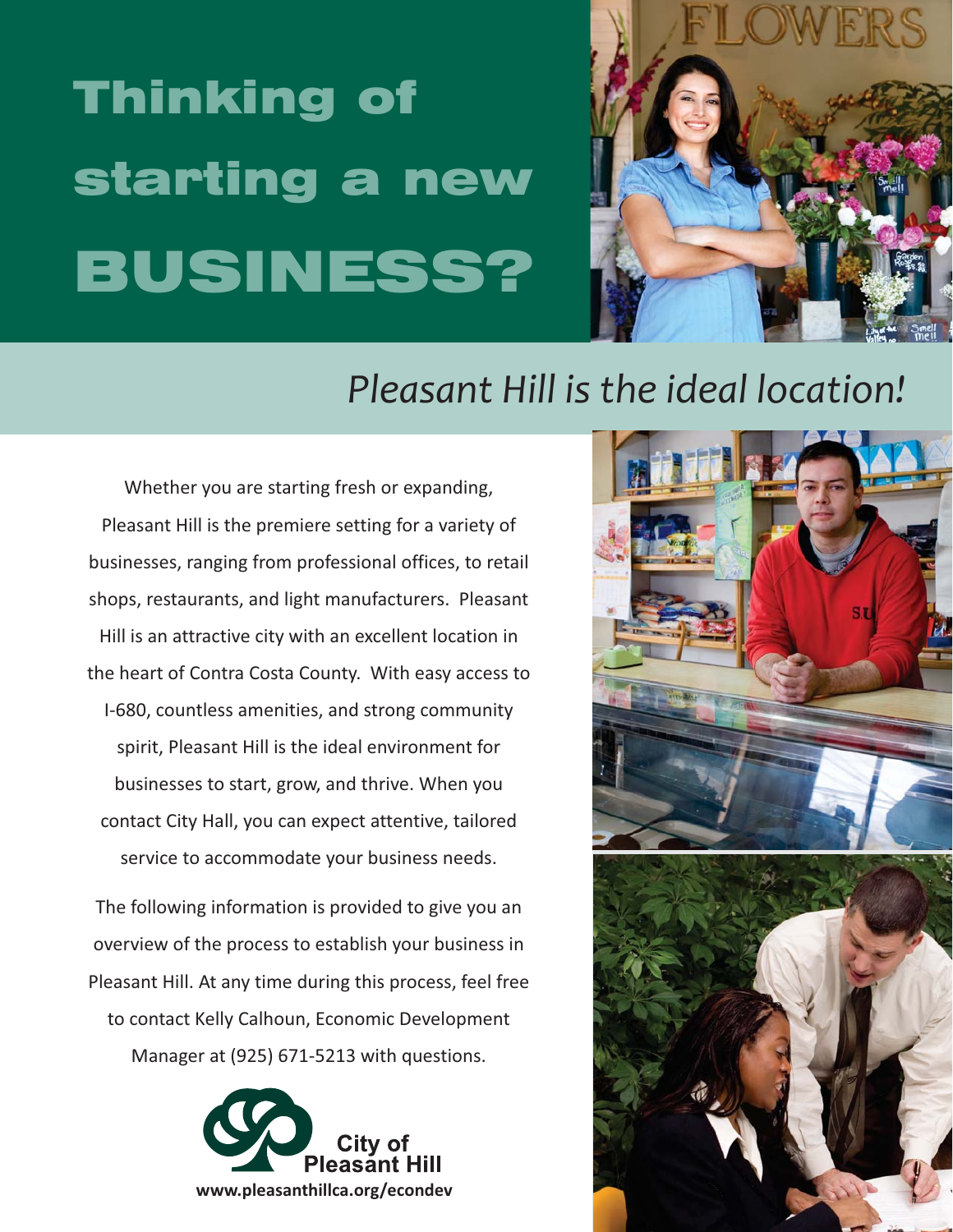# **1. What's your plan?**

The process of researching and writing a business plan allows you to detail your goals and logistics, and specify product offerings. A business plan helps improve the chances of your venture succeeding, although risk cannot be entirely eliminated. Business Plan templates are available at the City's website, and are encouraged (www.pleasant-hill.net/newbusiness). Additionally, the following local resource partners can provide guidance and expertise for the technical sections of your plan:

#### **Contra Costa Small Business Development Center**

SBDC is the education partner of the U.S. Small Business Administration (SBA; see below). It provides research, advice, and training on a wide variety of business topics, providing access to experts in many fields.

300 Ellinwood Way #300, Pleasant Hill, CA 94523 (925) 602-6806 www.ContraCostaSBDC.com

#### **U.S. Small Business Administration (SBA)**

The SBA offers financial and educational tools to help small businesses thrive.

San Francisco District Office 455 Market Street, Sixth Floor San Francisco, CA 94105 (415) 744-6820 www.sba.gov

(510) 273-6611

 $\mu$ 

rsonal Piantan

ND Expense

#### **SCORE (Service Corps of Retired Executives)**

SCORE provides training, mentoring and free counseling services to small business owners and entrepreneurs. BUSINESS PLA

e Summan

references

and Organ

Commander Continues

# **2. Which legal structure?**

Your business is a sole proprietorship by default. If you would like to change the structure, contact the Secretary of State to establish a corporation, partnership, or a limited liability company.

#### **California Secretary of State**

1500 11th Street, Sacramento, CA 95814 (916) 657-5448 www.sos.ca.gov/business/business.htm

#### **3. What's your name?**

If your firm is called anything other than your first and last name, you must file a Fictitious Business Certificate with the Contra Costa County Clerk.

Contra Costa County Clerk Recorder 555 Escobar Street, Martinez, CA 94553 (925) 335-7900 http://www.ccclerkrec.us/clerk/ clerk/ fictitious-business-name

#### **4. Separate your finances**

Establish a business account, separate from your personal account. This will build credit for your business, which improves your access to business loans and lines of credit. A separate business account also facilitates filing your tax return. Contact the bank or credit union of your choice directly to establish a checking account for your business.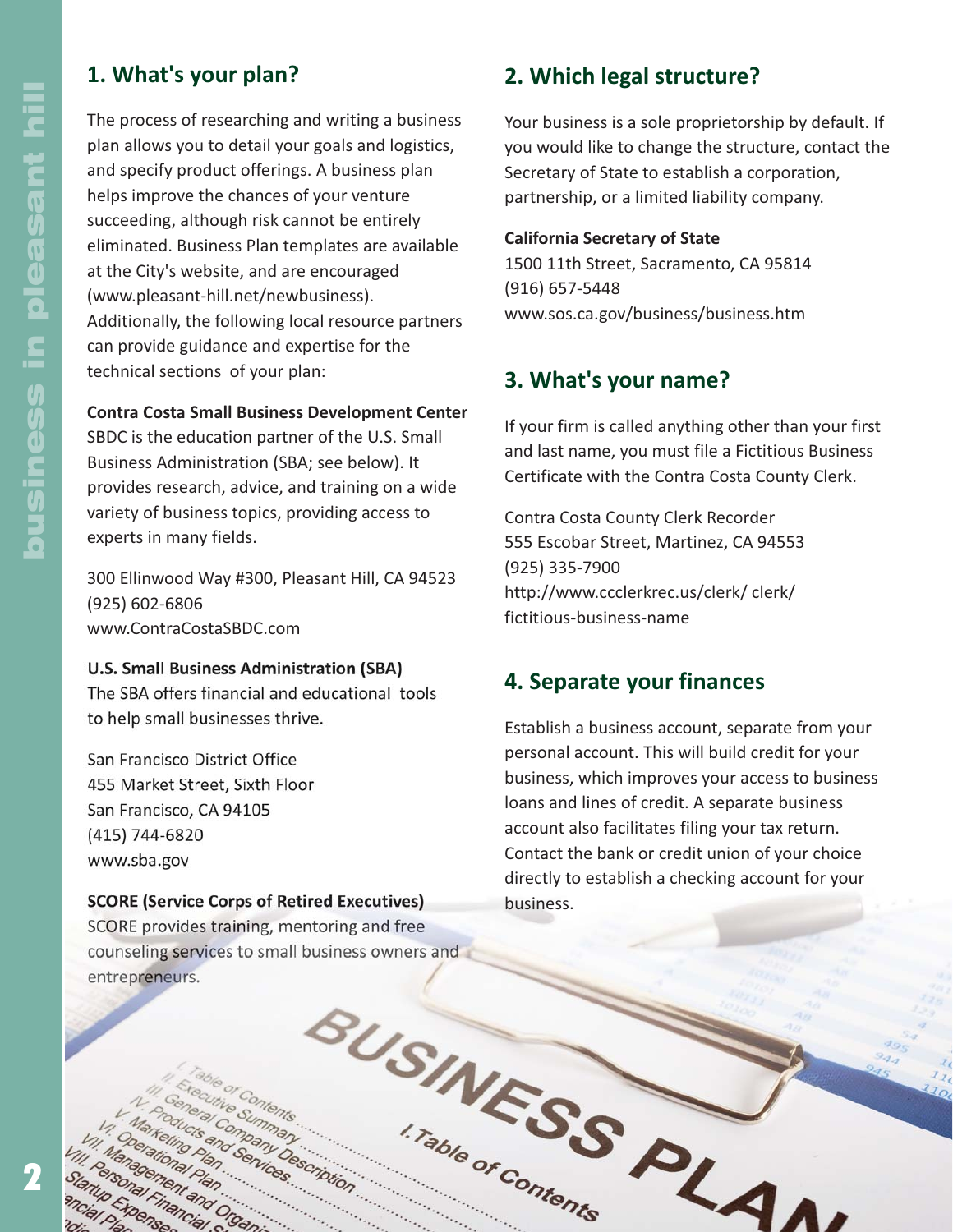# **5. Need a loan?**

Now that your business plan is polished and you've begun to build credit, you are in a good position to seek financing. Choices range from independent microlenders (lending \$50,000 or less) to government-backed loans (lending a maximum of \$2 million) from the US Small Business Administration (SBA). This list is for your convenience. You will need to qualify for the loans by meeting the lending standards of these institutions and their program criteria.

#### **Funding Tool**

KivaZip is a community funding tool which facilitates investments from friends and family. www.terragreencdc.org/Kiva\_zip.

#### **Large Banks**

Large banks with local branches that offer SBA federally backed loan services can be found at:

US Small Business Administration. Click through Loans > Find a Lender www.sba.gov



#### **Microlender**

Working Solutions is a Bay Area microlender with loans between \$5,000 and \$50,000, which also provides education resources to new businesses. Borrowers can expect mentoring, workshops, and networking with other local small businesses.

#### Working Solutions 270 Frank H. Ogawa Plaza , Oakland, CA 94612 (415) 655-5473 www. workingsolutions.org

#### **Free Credit History**

Free credit history can be accessed once a year

# **6. What's the zoning?**

Before signing a lease, it is important to check the zoning of a property. Call the Planning Division, describe your business, and ask, "Which zoning districts are appropriate? " If you already have properties in mind, provide the address(es). Be aware that zoning may not be reflected accurately in a real estate agent's listings. The planner on staff can assist in finding areas that may potentially suit your needs. Depending on the combination of use and location, some businesses may need to obtain certain permits (see number 7) (www.pleasant-hill.net/newbusiness). If this is the case, you can often arrange a lease contingent upon receipt of the necessary permits.

**City of Pleasant Hill Planning Division** 100 Gregory Lane, Pleasant Hill, CA 94523 (925) 671-5259 www.pleasanthillca.org/PlanningServices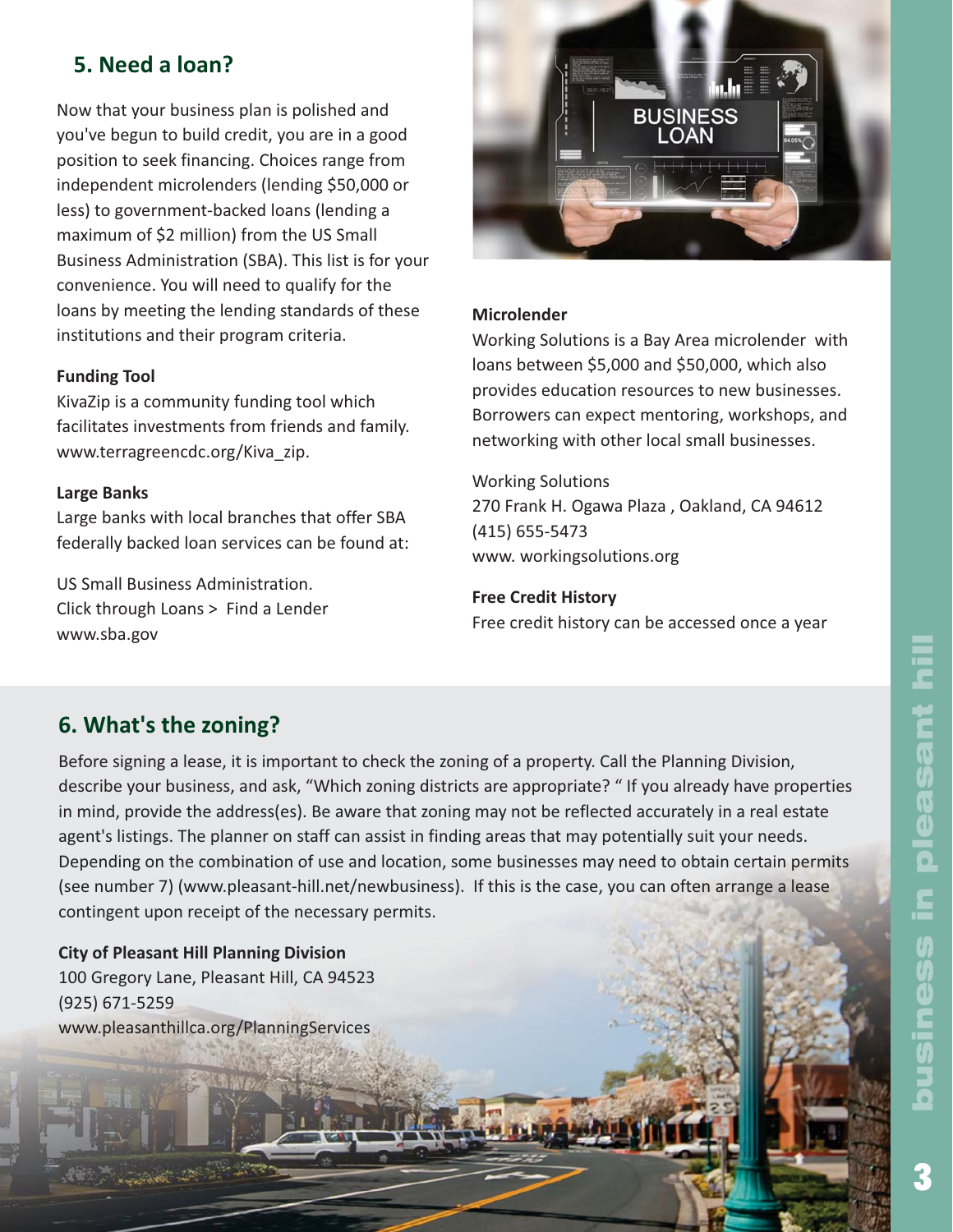# **7. Which permits do you need from Pleasant Hill?**

Want to display a sign? Remodel your space? Build a new facility? Permits help ensure Pleasant Hill maintains a safe, attractive, and visually cohesive environment for all to enjoy. Depending on your activities, you will work with the Pleasant Hill Planning, Economic Development, and Building Departments, and in some cases, City commissions. Examples of common City of Pleasant Hill permits are:

■ Home Occupation Permit (Planning Division) If you are starting a home-based business, you may be eligible for a same-day permit. The Home Occupation Permit has 14 standards, and all must be met for same day approval. Those renting their home or apartment must also have a sign-off from their landlord.

#### **E** Sign Permit (Planning Division)

All permanent signs in Pleasant Hill must be approved by the Planning Department. Many Pleasant Hill commercial areas have a "master sign program" which facilitates approval in one week or less, provided you use a compliant design and have clearance from the property manager. Areas without a master sign program must comply with Pleasant Hill Municipal Code 18-60, the City's general sign code. The Planning Department can provide you with requirements and application details for any type of sign.

#### ■ Conditional Use Permit (Planning Division)

Each site in a city is assigned a zoning district, or "zone." Depending on the zone, some activities (land uses) are permitted outright, while others require a conditional use permit or may be prohibited due to incompatibility. For example, light manufacturing is by right in the light industrial district, limited in the general commercial district, but not allowed in the retail business district. Inquire about the standards for your project, including those for parking. The Zoning Administrator and/or the Planning Commission is responsible for approving use permits.

#### $\blacksquare$  Design Review (Planning Division)

Any changes to the exterior of a commercial building, parking lot, or landscaping (for example, changing building color) will require design review

approval. Some minor changes are reviewed and approved at the zoning administrator level, while others are reviewed by the Architectural Review Commission. An application and requirements guide is available on the City's web page or at City Hall from the Planning Division.

Architectural Review Submittal Requirements/Application www.pleasanthillca.org/ARCPermit

#### **E** Building Permit (Building Division)

Building Permits regulate construction for the safety of occupants. A Building Permit is needed for all new construction, and in many cases, a permit is required for remodeling ("tenant improvements"). After any necessary Planning Permits are obtained, a Building Permit may follow. The process for tenant improvements includes plan review, permit, inspection, and obtaining a certificate of occupancy. In the case of a minor change (such as replacement of an existing water heater or toilet) the permit can be obtained the same day.

#### **City of Pleasant Hill Planning Division**

100 Gregory Lane, Pleasant Hill, CA 94523 (925) 671-5259 www.pleasanthillca.org/PlanningServices

#### **City of Pleasant Hill Building Division**

100 Gregory Lane, Pleasant Hill, CA 94523 (925) 671-5200 www.pleasanthillca.org/BuildingServices

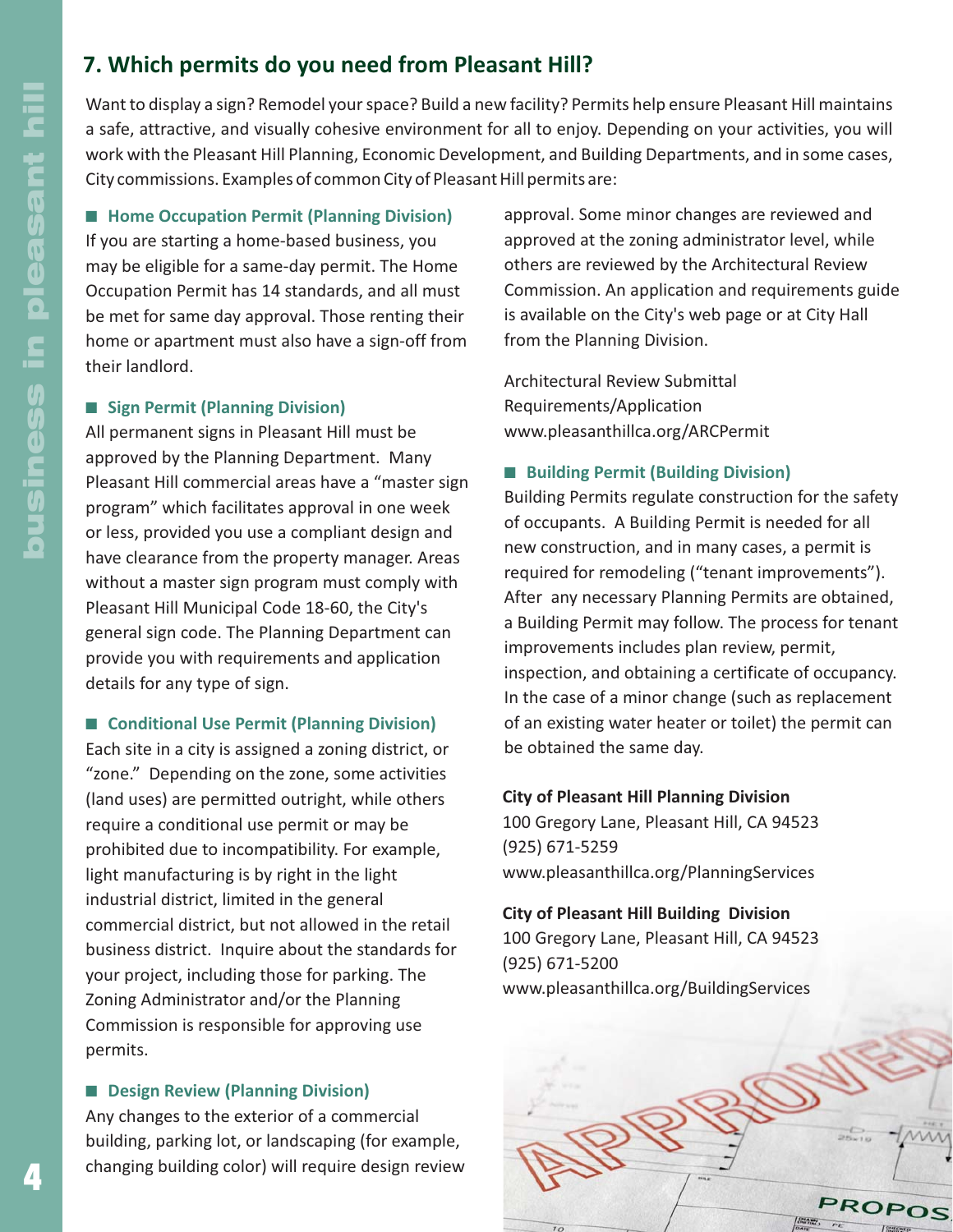# 5business in pleasant hillpleasant hill £ ness

# **8. What permits do you need from other agencies?**

You will also need permits from public agencies in addition to the City of Pleasant Hill. For example, if you open a restaurant, you will contact Contra Costa County Public Health. If you decide to serve wine, you will contact California Alcoholic Beverage Control. To get a quick start on what regional, state, and federal permits and licenses your business needs, visit CalGOLD online.

Governor's Office of Economic Development Business Permits Made Simple, www.calgold.ca.gov

#### ■ Alcohol

To sell alcoholic beverages, you must obtain an Alcoholic Beverage License.

#### **California Dept. of Alcoholic Beverage Control**

1515 Clay Street, Suite 2208, Oakland, CA 94612 (510) 622-4970 www.abc.ca.gov

#### **Air Discharge**

If your business regularly uses a diesel generator or discharges particulate or chemicals into the air through activities such as painting, printing, dry cleaning, laboratory activities, or cooking beef, a permit from the Bay Area Air Quality Management District may be required.

#### **Bay Area Air Quality Management District**

375 Beale Street, Suite 600 San Francisco, CA 94105 (415) 749-4900 Permit Ombudsman, (415) 749-4681 www.baaqmd.gov

#### $\blacksquare$  Sewage Discharge

Every new business in the Central Contra Costa Sanitation District's service area must have their plans reviewed prior to service.

# **Central Contra Costa Sanitation District**

5019 Imhoff Place, Martinez, CA 94553 (925) 229-7371 (Permit Counter) www.centralsan.org

#### $\blacksquare$  **Health Certificate**

Restaurants and vendors that prepare and sell food (wholesale, or directly to customers) must work from facilities approved by the Contra Costa County Health Department. Food preparation is limited to certified kitchens; the kitchen of a residence cannot be used. You may wish to consider making arrangements with facilities such as a senior center, church, or commissary if you only need periodic kitchen usage.

#### **Contra Costa County Health Services Department of Environmental Health**

2120 Diamond Blvd., #200, Concord, CA 94520 (925) 692-2500 www.cchealth.org/groups/eh/

#### - **Sales Permit**

Wholesale and retail businesses need to obtain a Seller's Permit from the California Department of Tax and Fee Administration.

#### **E** California Department of **Tax and Fee Administration**

www.cdtfa.ca.gov/services/#Register-renewals 450 N. Street, Sacramento, CA 94279 1-800-400-7115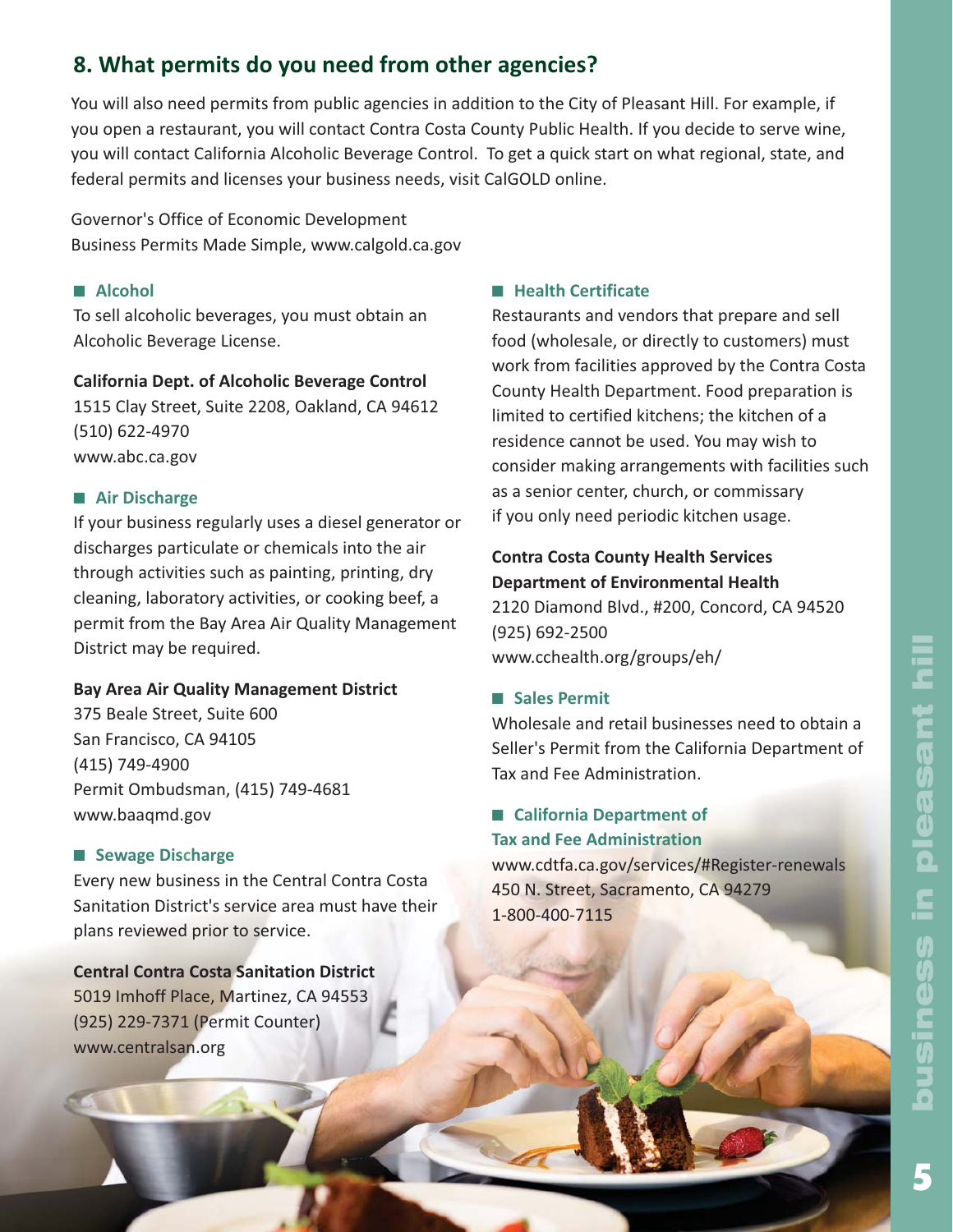# **9. Start utilities**

Pleasant Hill utility providers are listed here for your convenience. Some providers have programs to help small businesses reduce their costs.

#### **Electricity and gas**

#### **Pacific Gas & Electric**

Business customers: 1-800-468-4743 www.pge.com/mybusiness

PG&E offers rebates to new and existing businesses for the purchase of energy efficient equipment. To learn how to obtain a rebate, which types of appliances are covered, and other details, see www.pge.com/mybusiness/energysavingsrebates/ rebatesincentives/

#### **E** Trash and recycling collection

#### **Republic Services**

441 N Buchanan Circle, Pacheco, CA 94553 (925) 685-4711 http://site.republicservices.com/site/pacheco-ca

Recycling and trash fees depend on the size of bins used and frequency of pickup. New businesses can start off with somewhat smaller bins or less frequent trash pickup, and as appropriate, scale up in size or frequency as their need grows. Republic Services can change bin size in approximately two weeks and can respond to a special pick up request in one day.



#### ■ Water (most areas in Pleasant Hill)

#### **Contra Costa Water District**

1331 Concord Avenue, Concord, CA 94520 (925) 688-8044; www.ccwater.com

■ Water (Lafayette border)

#### **East Bay Municipal Utility District**

375 11th Street, Oakland, CA 94607 (866) 403-2683; www.ebmud.com



#### **10. Don't forget the business license**

Pleasant Hill requires persons carrying out any service, trade, or occupation in the city to obtain a Business License. Please contact the Finance Department for an application or download an application from the City's website.

City of Pleasant Hill 100 Gregory Lane, Pleasant Hill, CA 94523 (925) 671-5234 www.pleasanthillca.org/BusinessLicense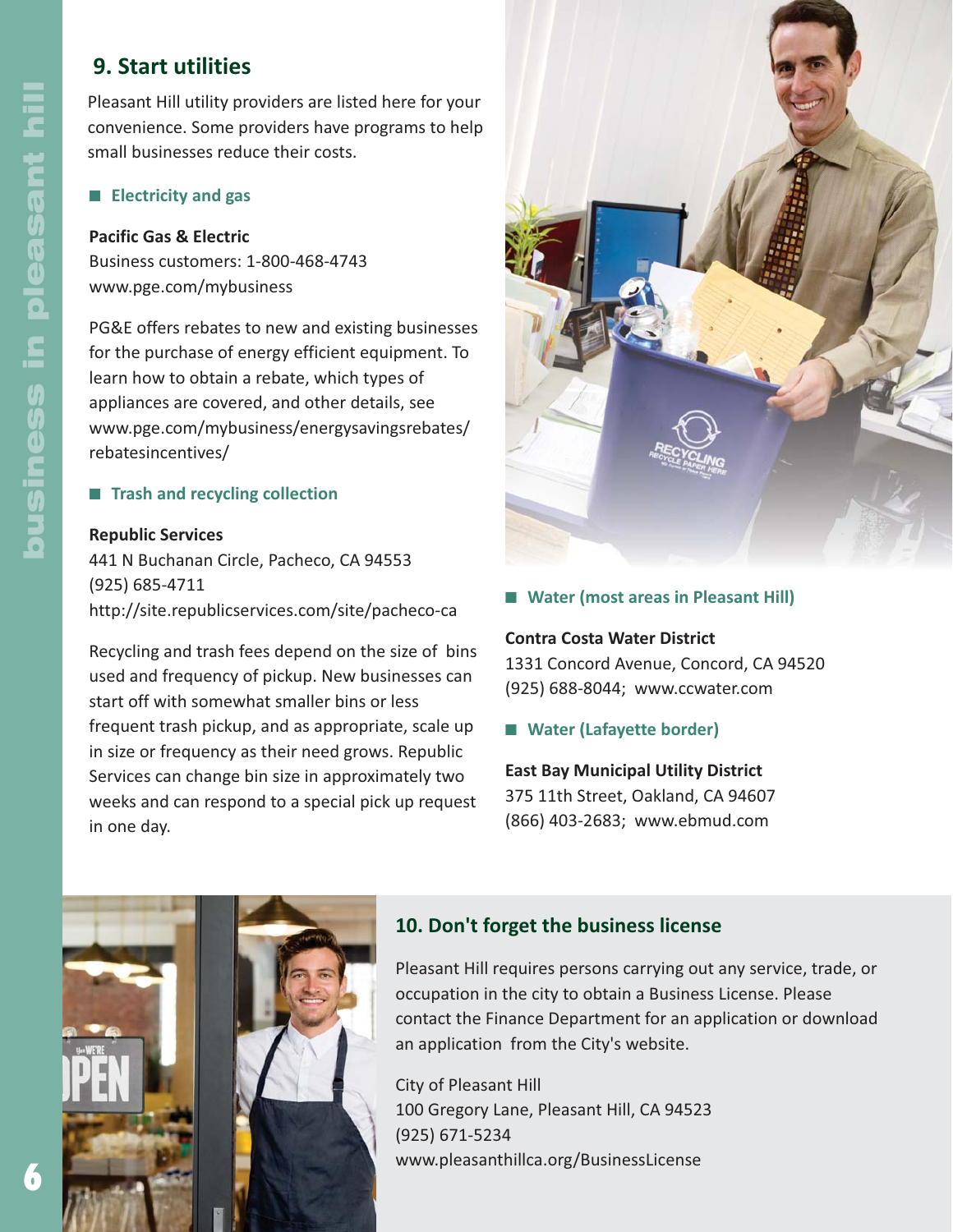

## **11. Business related taxes**

Obtain your Employer Identification Numbers or Federal Taxpayer Identification Number, calculate employee withholdings, self-employment tax and other business tax withholdings.

#### **Federal Taxes and Identification Number Internal Revenue Service**

185 Lennon Lane, Walnut Creek, CA 94598 (925) 974-3398 (844) 545-5640 (Appointments) www.irs.gov/Businesses

#### **State Employer Identification Number and Payroll Taxes**

Learn how to calculate state payroll taxes: Unemployment Insurance (UI), Employment Training Tax (ETT), State Disability Insurance (SDI), and Personal Income Tax (PIT).

#### **Employment Development Department**

4071 Port Chicago Highway, Suite 250 Concord, CA 94520 ( 925) 671-4500; www.edd.ca.gov

#### **Worker's Compensation**

Worker's Compensation insurance is required for all California employers. Premiums are based on the job each employee performs and their total wages. In California, most small employers are insured by the State Compensation Insurance Fund (State Fund).

**State Compensation Insurance Fund** (888) 782-8338; www.scif.com

# **12. Recruit and train employees**

EastBayWORKS is a one-stop career center offering employers job posting service, candidate recruitment, screening, and referral. A partner of the Workforce Development Board, EastBayWORKS also offers testing and interviewing facilities, and may also subsidize employer-based training and offer tax credit assistance. Contact EastBayWORKS or the Workforce Development Board for more information.

#### **EastBayWORKS**

4071 Port Chicago Highway, Suite 250 Concord, CA 94520 (925) 671-4500; www.EastBayWORKS.com

**Workforce Development Board of Contra Costa County** 300 Ellinwood Way, 3rd Floor, Pleasant Hill, CA 94523

(925) 602-6800, www.wdbccc.com

# **Additional local resources**

- **Pleasant Hill Chamber of Commerce** Pleasant Hill, CA 94523 (925) 687-0700 www.pleasanthillchamber.com
- **Bay Area Green Business Program** Contra Costa County Regional Coordinator (925) 335-3200; www.greenbiz.ca.gov
- **California Tools for Business Success** www.toolsforbusiness.info
- **Shop Pleasant Hill** www.ShopPleasantHill.org
- **Pleasant Hill Library** 1750 Oak Park Blvd Pleasant Hill, CA 94523 (925) 646-6434; www.ccclib.org